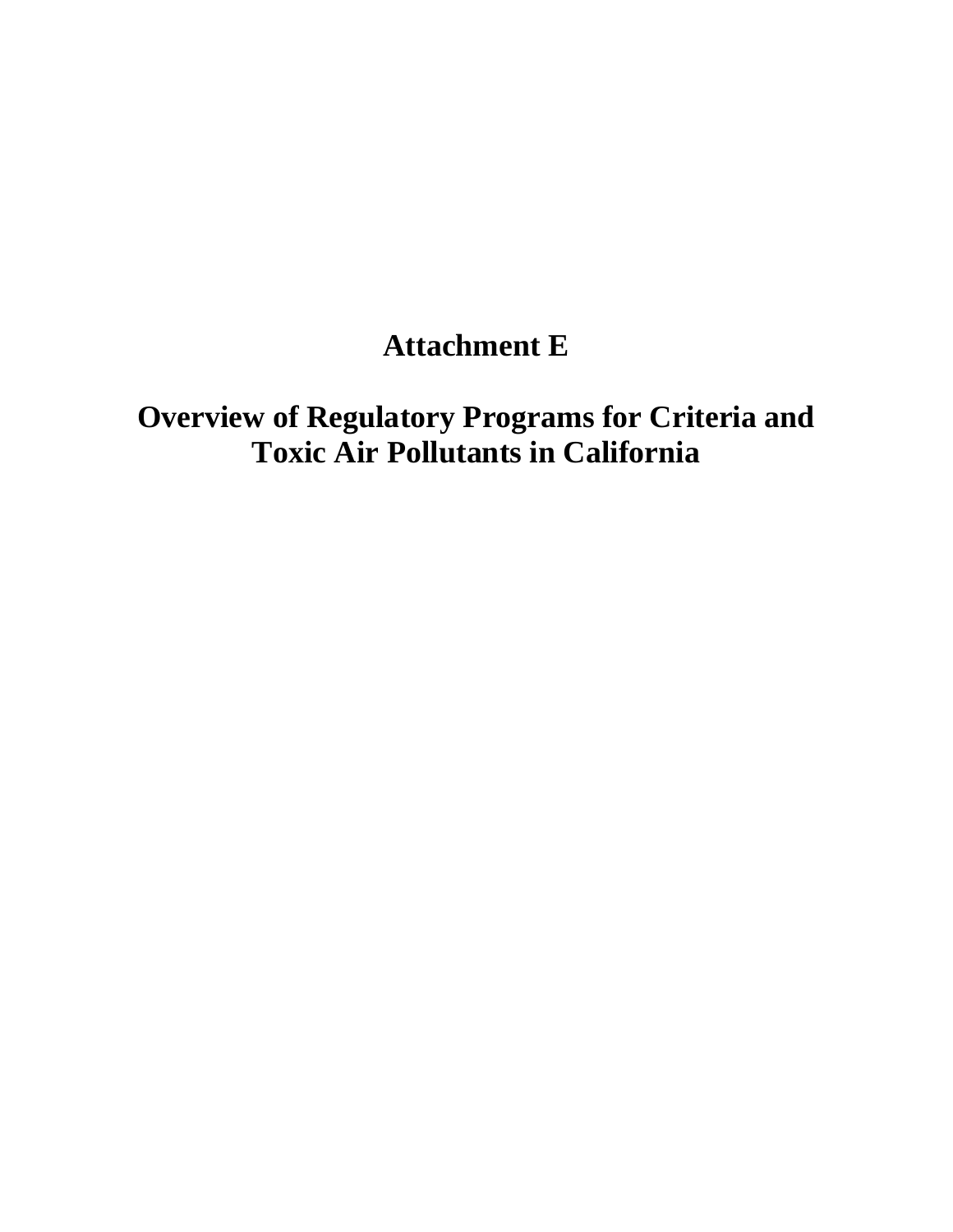#### *<u>L</u>* **I. Local District Stationary Source Programs**

 Large industrial sources, such as refineries, factories, and power plants, as well as the smaller retail gasoline service stations, dry cleaners, and bakeries, are known as "stationary sources." The air pollution associated with growth in these stationary sources is addressed in regulatory programs independent of AB32. The following provides background information on how the air pollutant emissions from stationary sources are addressed in California.

#### **Regulatory Structure**

 The regulation of stationary sources is conducted at three levels of government in California: federal, State, and local. The federal Clean Air Act requires states to directly regulate both stationary and mobile sources through a state implementation plan (SIP) to provide for implementation, maintenance, and enforcement of health-based national ambient air quality standards. The SIP outlines all of the national, statewide, and regional strategies that will be used to meet air quality standards by a given date. At the federal level, the United States Environmental Protection Agency (U.S. EPA) is responsible for implementation of the federal Clean Air Act. Some portions of the Act are implemented directly by the U.S. EPA. Other portions are implemented by state and local agencies.

 Responsibility for attaining and maintaining ambient air quality standards in California is divided between the State Air Resources Board (ARB or Board) and the 35 independent local air pollution control and air quality management districts (districts). In addition to the federal Clean Air Act, the ARB and districts implement requirements of state law including the California Clean Air Act. Both State and federal law address pollutants like ozone and fine particulate matter, as criteria pollutants, and toxic pollutants like benzene and lead, as toxic air contaminants  $(TACs)$ .

(TACs).<br>State law vests the ARB with direct authority to regulate pollution from mobile sources, fuels, and consumer products. Primary responsibility for controlling pollution from stationary sources lies with the districts. The ARB, however, is responsible for submitting plans and maintaining a program that is in compliance with federal regulations, should any district fail to meet its responsibilities. As a result, the ARB has an oversight role in assuring district compliance with federal requirements. The federal government retains the exclusive authority to regulate interstate trucks registered outside California, certain new farm and construction equipment, new locomotives, ships, and aircraft.

 The U.S. EPA, the ARB, and the districts work together to complement each other's efforts to achieve clean air. The ARB and districts collaborate on many air quality programs throughout California, including the development of the SIPs for achieving the national ambient air quality standards. Those portions of the plans which are federally required are then approved by the ARB and subsequently the U.S. EPA before becoming part of the federally-required SIP.

 The State-to-local delegation of authority to the districts over stationary sources carries with it the responsibilities of developing region-specific rules, permitting, enforcement, collecting data associated with emissions inventory, and the preparation of local air quality plans. The districts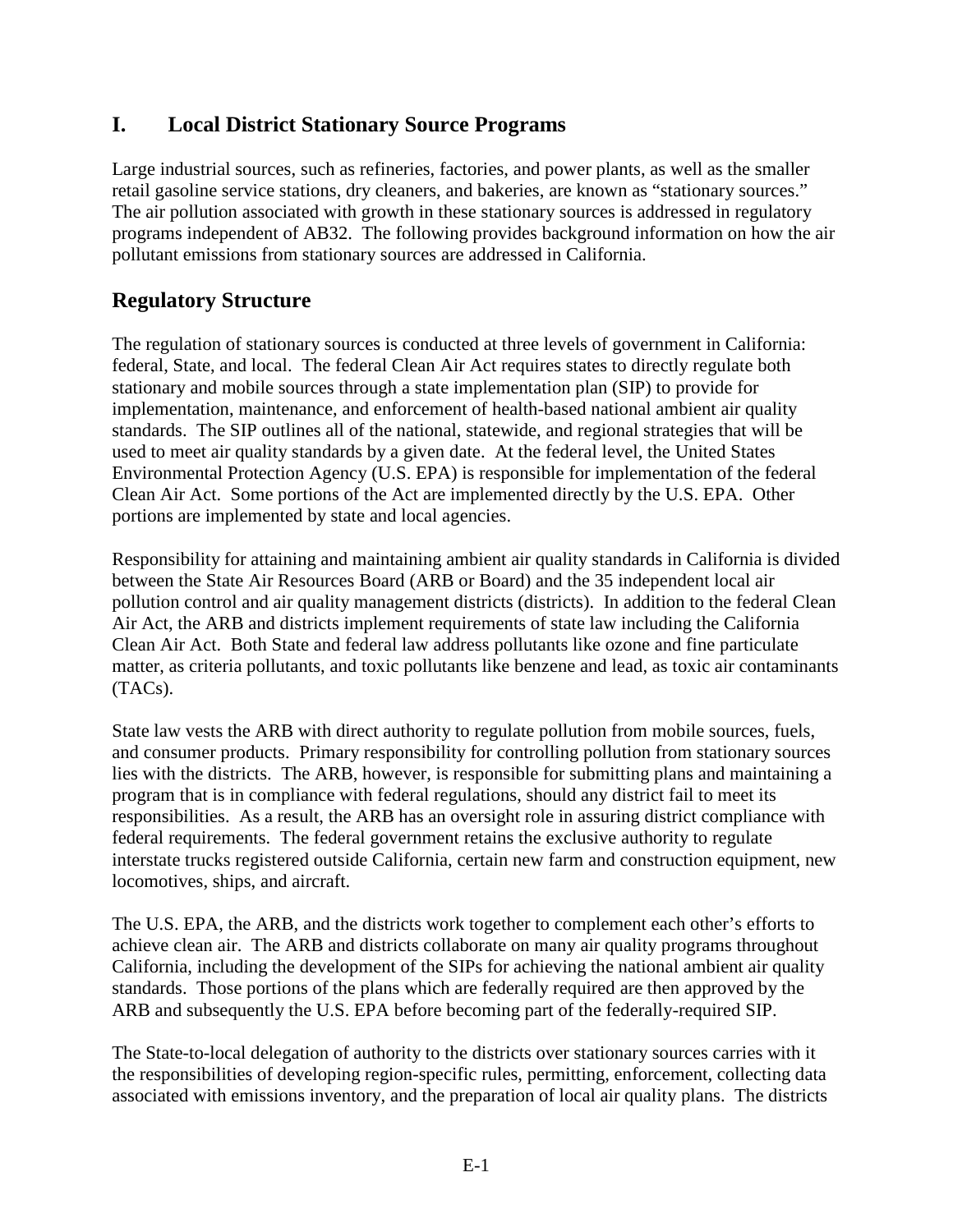may obtain authority from the U.S. EPA to be the primary implementing and enforcing agency for certain federal requirements, such as new source performance standards (NSPSs), national emission standards for hazardous air pollutants (NESHAPs), and the prevention of signification deterioration (PSD) program.

#### **Stationary Source Permitting**

 This section summarizes the primary legal requirements for permitting stationary sources of air pollution in California. Each district has adopted a set of rules to meet State and federal ambient air quality standards. District rules define the procedure and criteria districts use in permitting stationary sources. Although specific rules vary in scope and level of stringency by district depending on the region's air quality status, the general procedure for permitting new and expanding sources is the same throughout the State. Pollutant-emitting sources must obtain an authority to construct before beginning construction, and a permit to operate after the completed facility demonstrates compliance with district rules and the facility's permit conditions. Where applicable, district permit programs incorporate federal stationary source program requirements.

 District requirements for stationary sources generally fit into two categories. The first category of rules applied to stationary sources is permitting rules for the construction and operation of new and expanding stationary sources. These rules are referred to as the New Source Review (NSR) program. A second category of requirements is rules which every source, or every source in a certain category of sources, must meet. These are often referred to as prohibitory rules. They apply whether or not a source is new or existing.

 **New Source Review**. The NSR program is the foundation of stationary source emission control in California and allows industrial growth to continue in polluted areas while not undermining progress toward meeting clean air standards. NSR rules apply in areas that do not comply with ambient air quality standards (i.e., nonattainment areas). Because most districts are nonattainment for at least one criteria pollutant, NSR is a key component of stationary source permitting programs. NSR rules regulate new or expanding stationary sources that emit or have the potential to emit any criteria pollutant (or precursor) for which there is a State or federal ambient air quality standard. NSR is intended to allow growth while limiting emissions from new or expanded sources. Therefore, NSR programs provide mechanisms to (1) reduce emission increases up-front through clean technology, (2) provide for a no net increase in emissions, and (3) result in a net reduction in emissions. This is accomplished through two major requirements in each district NSR rule: best available control technology (BACT) and offsets.

 *Best Available Control Technology*. BACT is required for new and expanding equipment or processes at stationary sources that result in emission increases above designated thresholds. BACT requires use of the cleanest, state-of-the-art technology to achieve the greatest feasible emission reductions. Significant reductions in criteria pollutants have been achieved using this strong technology-based approach to air pollution control. For example, BACT emission levels for oxides of nitrogen (NOx) in California are 98 percent less for power plant gas turbines than in 1982 and 91 percent less for gas-fired industrial boilers than in 1983.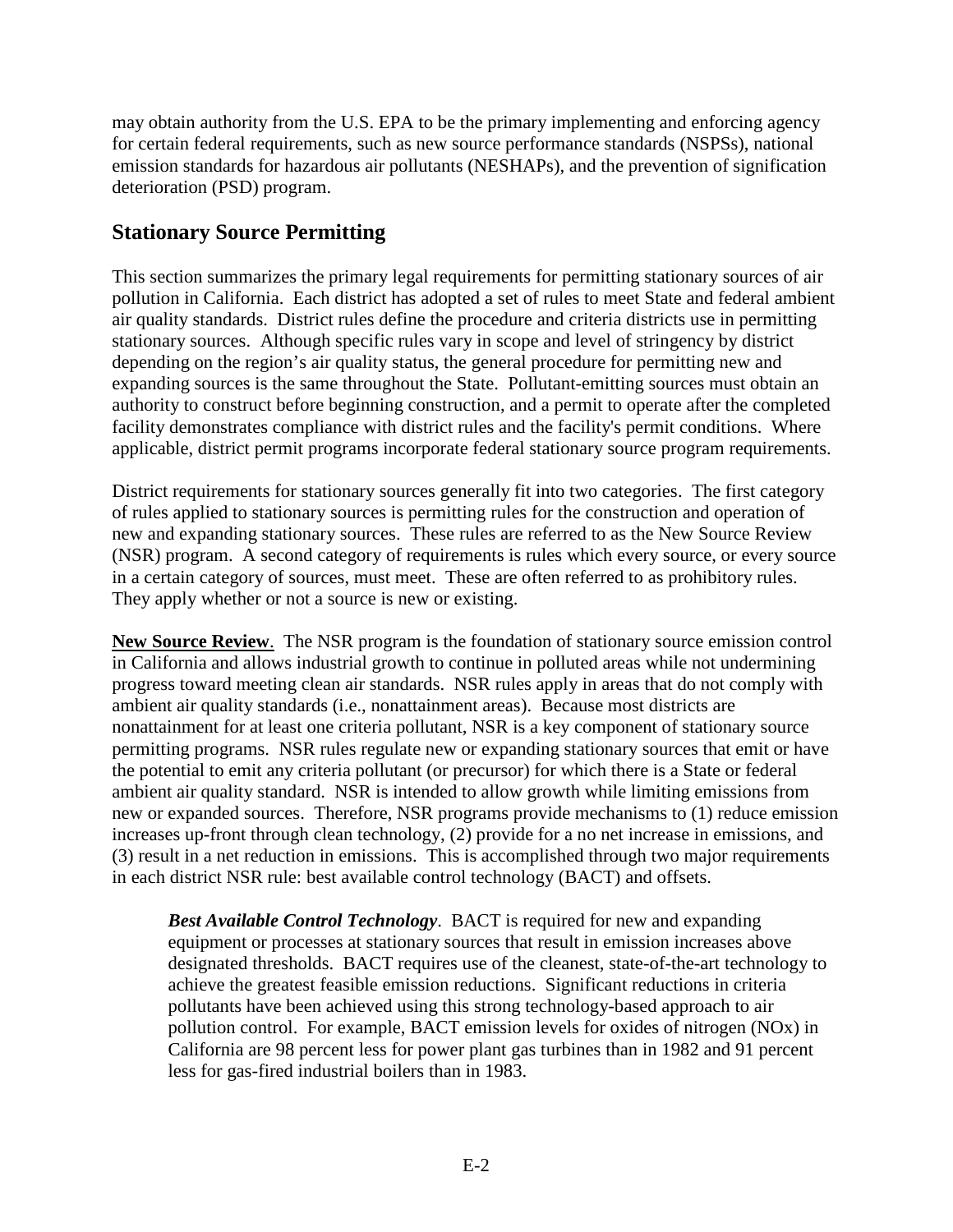*Emission Offsets*. In addition to BACT requirements, owners of new or expanding sources may be required to mitigate, or offset, the increased emissions that result after installation of BACT. Offsetting is the use of emission reductions from existing sources to offset emission increases from new or expanding sources. The amount of offsets required depends on the distance between the source of offsets and the new or expanding source. Offsets are generally required at a greater than 1-to-1 ratio so that when the new or expanded facility begins operation, more emissions are reduced than are increased. If a source obtains emission offsets outside the local area (i.e., interbasin), or if one type of pollutant is offset against another type (i.e., interpollutant), the source must use air quality modeling to show that these offsets will result in a net benefit. Some districts have pre-established ratios for interpollutant offsets in their rules.

 *Creation of Offsets*. If a stationary source reduces emissions below actual emission levels allowed by the district, in some cases that source may "bank" the reduction in emissions to offset emissions from future projects. Emissions banked in this manner are called emission reduction credits (ERCs) and can be used as offsets by the source or sold to other sources. ERCs must meet specific criteria before they can be issued. Criteria include that the actual emission levels reduced be adequately documented via records, emissions are in addition to that which are required by law, and there be mechanisms in place to ensure those reductions continue into the future.

 **Prohibitory Rules**. Each district also has rules aimed at limiting emissions from existing stationary sources, known as prohibitory rules; however these rules apply to new sources as well. Prohibitory rules may be generic, such as limiting the maximum level of a particular pollutant (such as NOx) at any facility, or they may address specific equipment, such as a turbine, a boiler, or a reciprocating internal combustion engine. Sources are also subject to a general nuisance rule which provides authority to the district to control the discharge of any air contaminants that will cause injury, detriment, nuisance, endangerment, discomfort, annoyance, or which have a natural tendency to cause damage to business or property. To date, the 35 districts in total have adopted hundreds of prohibitory rules aimed at reducing criteria and toxic air pollutant emissions. Except where a source is exempt from permit, the proponent of a new or expanding source will normally have to demonstrate compliance with both NSR and prohibitory rule requirements in any permit application submitted to the district.

**Toxic Air Contaminant Requirements.** Most districts include TAC review coincident with permit review of criteria pollutants. Sources emitting TACs must comply with district requirements regarding the risk assessment and mitigation of TAC emissions. Some districts have established acceptable levels of health risk. Screening analyses and health risk assessments may be performed as part of the permitting process, or as part of the State AB2588 Hot Spots Program. In the case of significant health risks, districts may require mitigation sufficient to reduce increased risk to tolerable levels. In addition, a new or expanding source, as well as existing sources, may be subject to either a federal NESHAP, a State-mandated airborne toxic control measure promulgated by the ARB, or both.

**Health Risk Assessment.** As mentioned above, the impacts from any TACs that are emitted from a stationary source project are addressed using a health risk assessment, or HRA. An HRA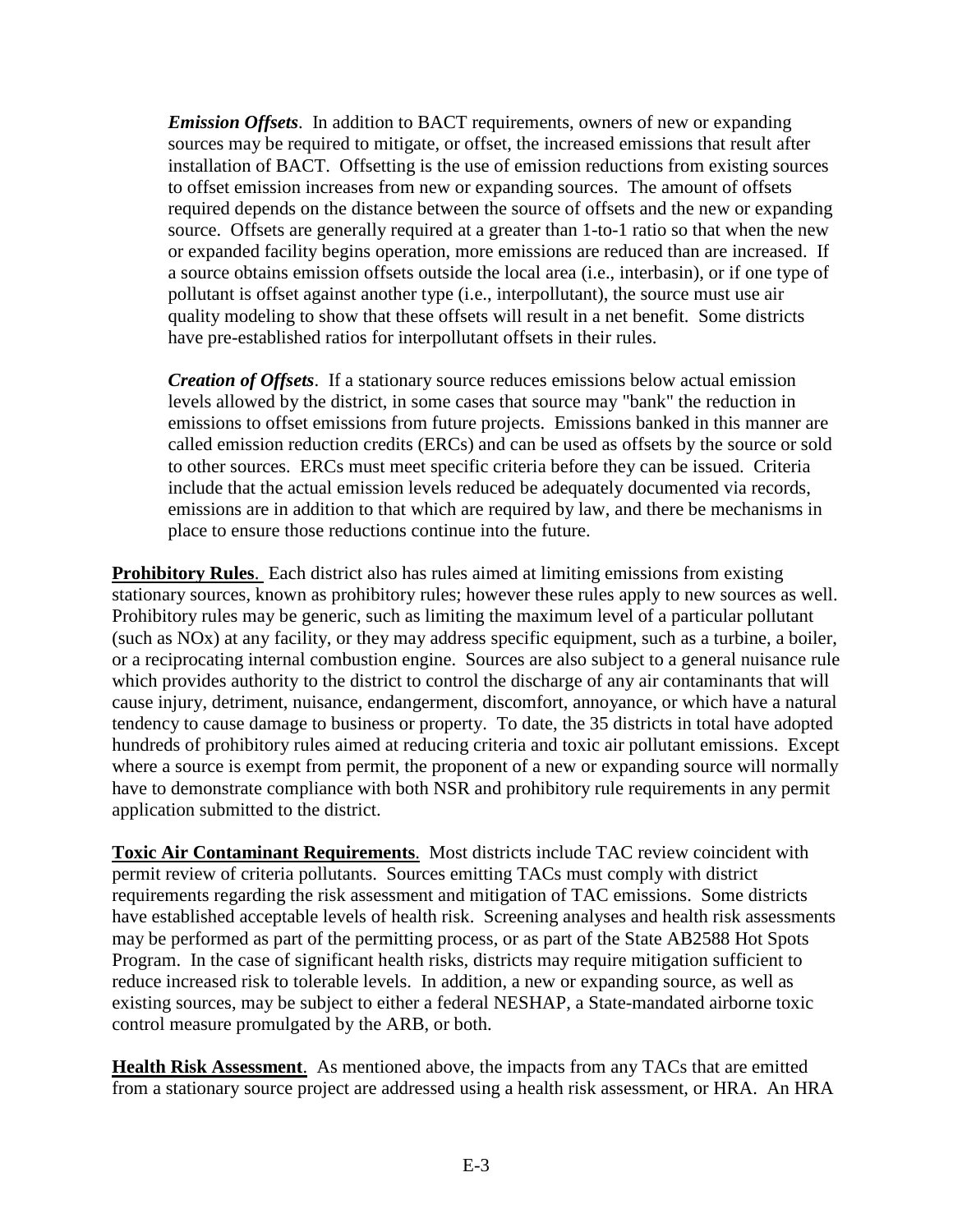is an evaluation of the potential for adverse health effects that can result from public exposure to emissions of toxic substances. The information provided in an HRA can be used to decide if or how a project should proceed. Some districts have regulations, or established policies, on HRAs for making risk management decisions. An HRA addresses three categories of health impacts from all pathways of exposure: acute health effects from inhalation only, chronic non-cancer health effects, and cancer risks from multiple exposure paths. Acute health effects generally result from short-term exposure to high concentrations of pollutants. Chronic non-cancer health effects, such as lead intoxication affecting the nervous system, and cancer risks may result from long-term exposure to relatively low concentrations of pollutants.

 Air dispersion models are used to predict the ambient air concentrations of the toxic substances emitted by the source. The output from modeling is combined with pollutant-specific factors called unit risk factors (for cancer effects) or reference exposure levels, for acute and chronic non-cancer health effects. Combining this information will provide an estimate of the potential cancer risk (in chances per million) and potential non-cancer impacts expressed as a hazard index. Depending on the results, the district may approve the project as is, require additional pollution controls that represent the best available control technology for reducing toxic emissions (T-BACT), or may reject the project altogether.

 **Ambient Air Quality Impact Analysis**. In California, most district permitting rules require evaluation of the air quality impact of a project to be based on proposed emissions of the project. Rarely will district source permitting rules determine permitting requirements using projections of air quality impacts generated by air quality models. Usually, air quality analyses are only required when emission offsets are not provided. In most cases, only NSR requirements are imposed by California districts since PSD requirements are mostly enforced by the U.S. EPA. As a result, air quality modeling is mostly used to demonstrate that the project does not create a new violation of a State or federal ambient air quality standard, or exacerbate an existing one. If there are projected new violations of standards or, in some cases, PSD increments, the project may not be approved, unless acceptable mitigation measures are provided. The project is assumed to meet the net air quality benefit requirement if it complies with all district emission offset requirements. The emission threshold level at which offsets are required varies by district and is in accordance with minimum requirements of the California Clean Air Act.

 **Federal Program**. In addition to the district rules, there are also federal rules which govern the permitting of new or expanding stationary sources—federal NSR and PSD. The purpose of federal NSR is to ensure that air quality does not deteriorate any further in areas with bad air quality ("nonattainment areas"), while PSD ensures that areas with good air quality will continue to maintain good air quality ("attainment areas"). Many district rules incorporate these federal regulations by reference.

#### **Review of Significant Effects on the Environment**

 Before the district can issue or deny a permit for a project which may have a significant effect on the environment, the project must comply with the California Environmental Quality Act (CEQA). The purpose of CEQA is to ensure that a project's environmental impacts and alternatives are disclosed to governmental decision-makers and the general public, and that any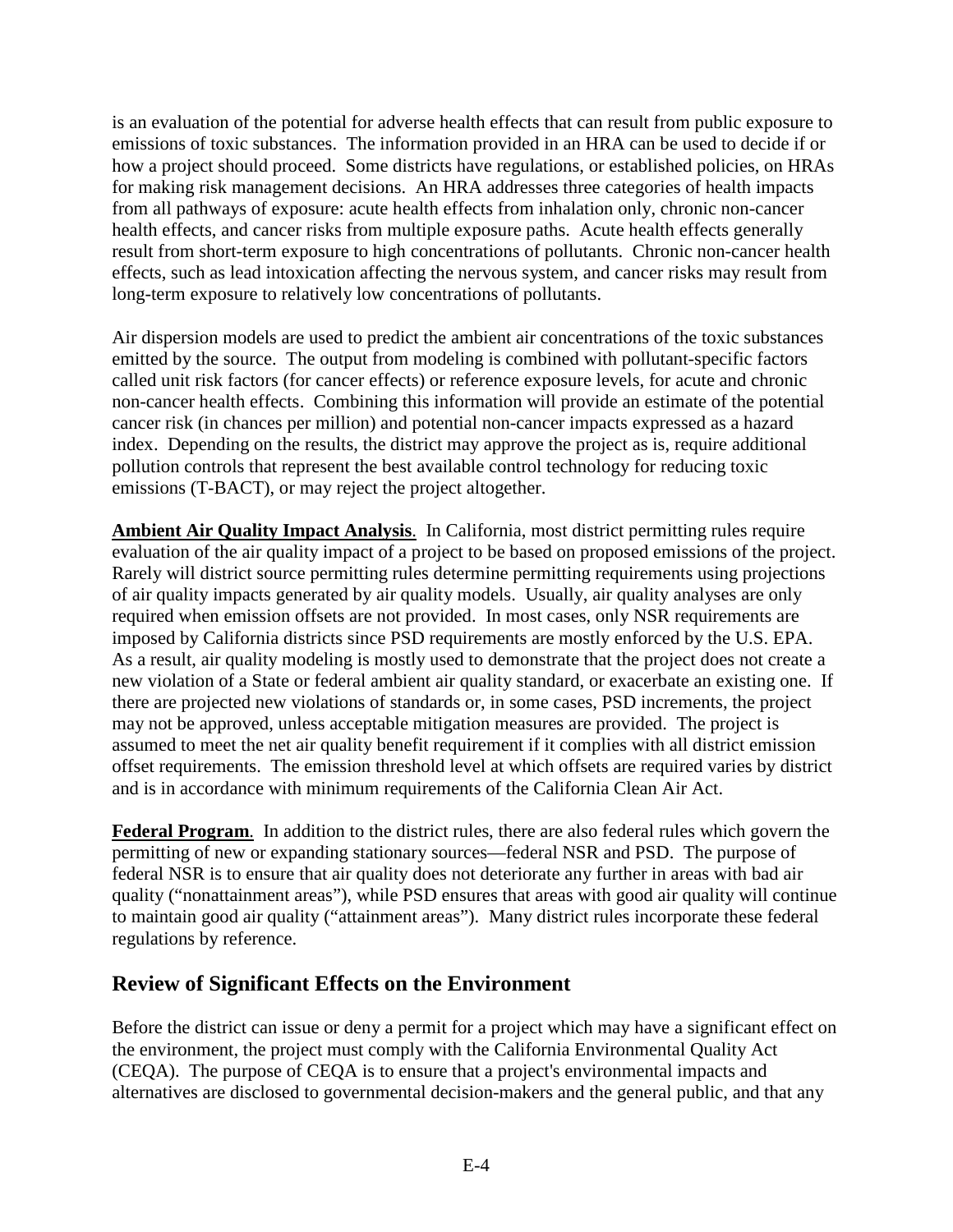impacts are mitigated to the maximum extent feasible. CEQA applies to governmental decisions that require the exercise of judgment or deliberation (i.e., "discretionary activities"), as opposed to decisions involving only objective measurements without the use of personal subjective judgment regarding the wisdom or manner of carrying out a project. In addition, CEQA does not apply to statutorily or categorically exempt projects, which are defined in CEQA. Regulatory agencies issue permits after the project has been approved by the lead agency. The lead agency is generally the agency with the broadest discretionary authority in approving the project; this is typically the local land use agency such as a county planning department.

 **The CEQA Process**. If a project is not exempt from CEQA review, it is analyzed to determine if there is the possibility of a significant effect on the environment. If a significant effect is possible, the lead agency prepares an initial study to evaluate the potential for an effect. If there are no potential impacts, a negative declaration is issued by the lead agency. If a potential impact exists which the project proponent can and will commit to mitigate, a mitigated negative declaration can be issued. Otherwise, the lead agency will issue a notice of preparation (NOP) of an environmental impact report (EIR). At this point, responsible agencies may comment on the required content of the EIR. These comments are then used by the lead agency to produce a draft environmental impact report (DEIR). The purpose of a DEIR is to assess any significant effect on the environment by the project and to evaluate potential mitigation measures. This report is available for review by responsible agencies and the public during the public review period. Comments on the DEIR by any of these parties may be submitted prior to the end of the public review period on such topics as completeness and accuracy of the draft EIR. The lead agency then reviews these comments and prepares a final EIR with responses to comments on the draft EIR. The final EIR is used by the lead agency in approving the project and by responsible agencies in issuing permits.

 CEQA analyses must consider: impacts of facility construction; indirect emissions from increased mobile source activity; and the cumulative impacts of projects within the area. For example, construction impacts might include fugitive dust emissions raised by mobile construction equipment. Indirect emissions may include emissions from trips to and from work by employees as well as increases in emissions from commercial vehicles using the facility. Cumulative effects means the individual effects from the project are considered with the effects of past projects, other current projects, and reasonably foreseeable future projects. If there is a significant impact, the lead agency will evaluate the need for mitigation measures identified in the EIR before approving the project.

#### **II. Statewide Programs**

 Efforts at the State level supplement local district stationary source permitting programs through activities that target the reduction of air toxics and criteria pollutants at both stationary and mobile sources. With respect to air toxics, the process of identifying and developing regulations to reduce the public health risks from TACs is led by the ARB through a comprehensive statewide Toxic Air Contaminant Program. State-level mobile source programs assist in reducing the localized air quality impacts of stationary sources, as mobile source emissions associated with traffic to and from and within stationary sources can be significant—particularly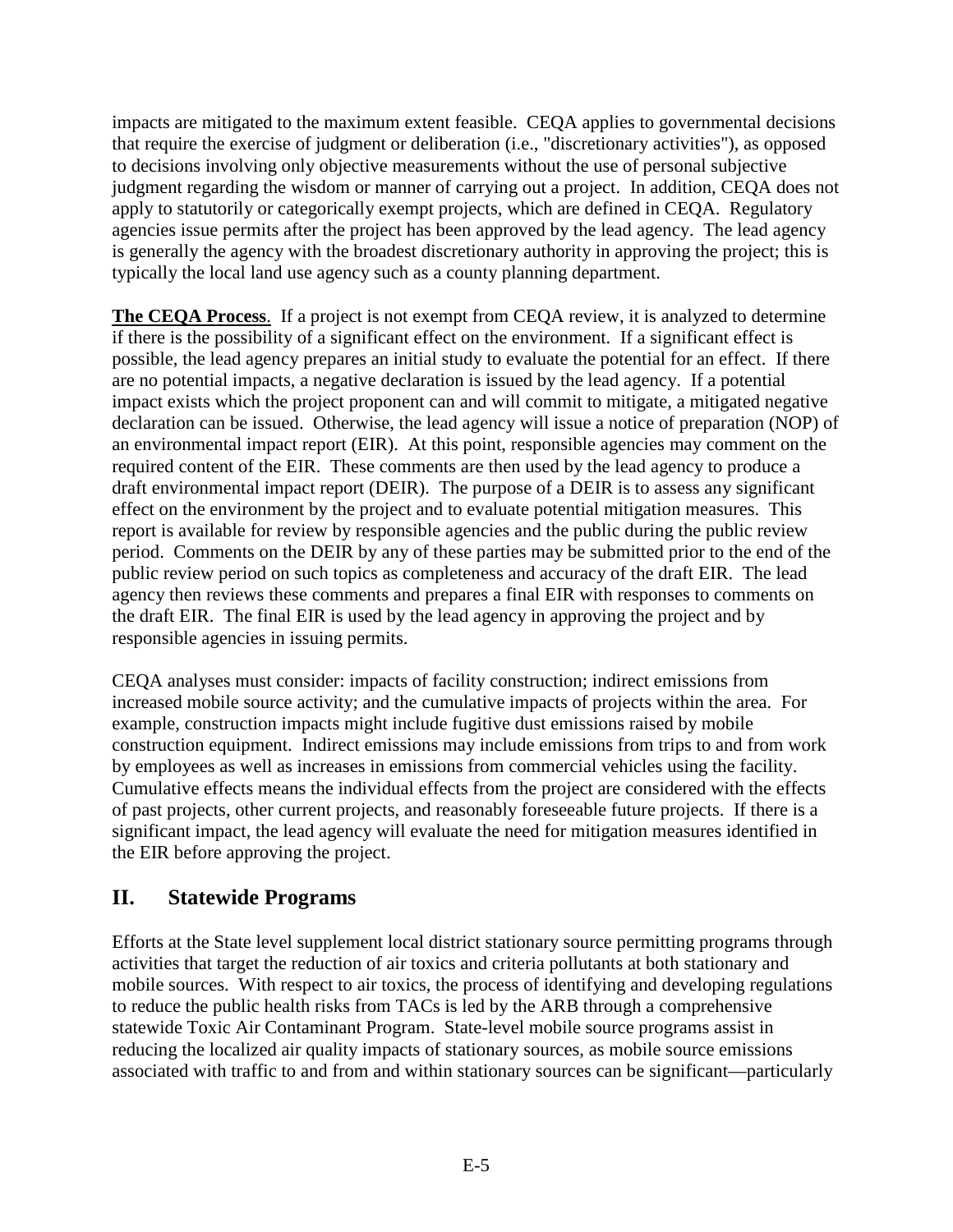with stationary sources that serve as transportation hubs such as distribution centers, ports, and rail yards. The major State programs are described below.

### **Air Toxics Program**

 California's air toxics program began in 1983 with the adoption of the Toxic Air Contaminant Identification and Control Act. The goal of the air toxics program is to protect the public health. Since 1990, the estimated cancer risk from toxic air pollutants, measured statewide, has been reduced by 45 percent even though California has had significant growth in the number of motor vehicles and industry.

 To decide what toxic air pollutants are the most important, the ARB has a comprehensive process to prioritize the identification of substances and to develop control measures. The ARB conducts research and uses the most up-to-date scientific information on the chemicals used in California's industry and commerce. Based upon reviews of exposure and health effects information, the ARB identifies the priority toxic air pollutants that pose the greatest health threat. While there are thousands of chemicals emitted into the air, the ARB's ongoing review ensures resources are focused on control actions that most benefit public health. The Air Toxics Program has indentified almost 200 substances which are hazardous to the people of California, and the list continues to grow. Among those listed are asbestos, environmental tobacco smoke, and, diesel particulate matter (diesel PM).

 Control measures that reduce TACs (known as airborne toxic control measures, or ATCMs) adopted by the ARB have resulted in significant reductions of toxic emissions. These ATCMs require stringent controls and in some cases, complete elimination of the use of the toxic air pollutants through pollution prevention. For ATCMs that apply to stationary sources, the districts typically adopt the State control measure into their own rules. To date, the ARB has adopted 17 non-diesel PM toxic control measures that reduce the health impacts from both mobile and stationary sources. These measures include reducing chromium emissions from decorative chrome plating facilities, reducing benzene from retail gasoline service stations, prohibiting the sale and use of automotive coatings containing hexavalent chromium or cadmium, and prohibiting the use of asbestos-containing rock on unpaved roads.

 Another component of California's air toxics program is the AB2588 Air Toxics "Hot Spots" program, which requires facilities to report their air toxics emissions. Facilities with emissions that pose a significant risk to public health must notify the local community of the potential risk and then take steps to reduce that risk.

### **Diesel Program**

 Particulate matter from diesel-fueled engines (diesel PM) contributes over 70 percent of the known risk from air toxics today and is the most common airborne toxic that Californians breathe. In addition, diesel PM is a significant fraction of the State's particulate pollution problem. In September 2000, the ARB adopted an aggressive plan to require cleaner diesel fuel and cleaner diesel engines and vehicles. The Diesel Risk Reduction Plan will reduce diesel emissions from year-2000 levels by 75 percent by 2010 and 85 percent by 2020. This plan will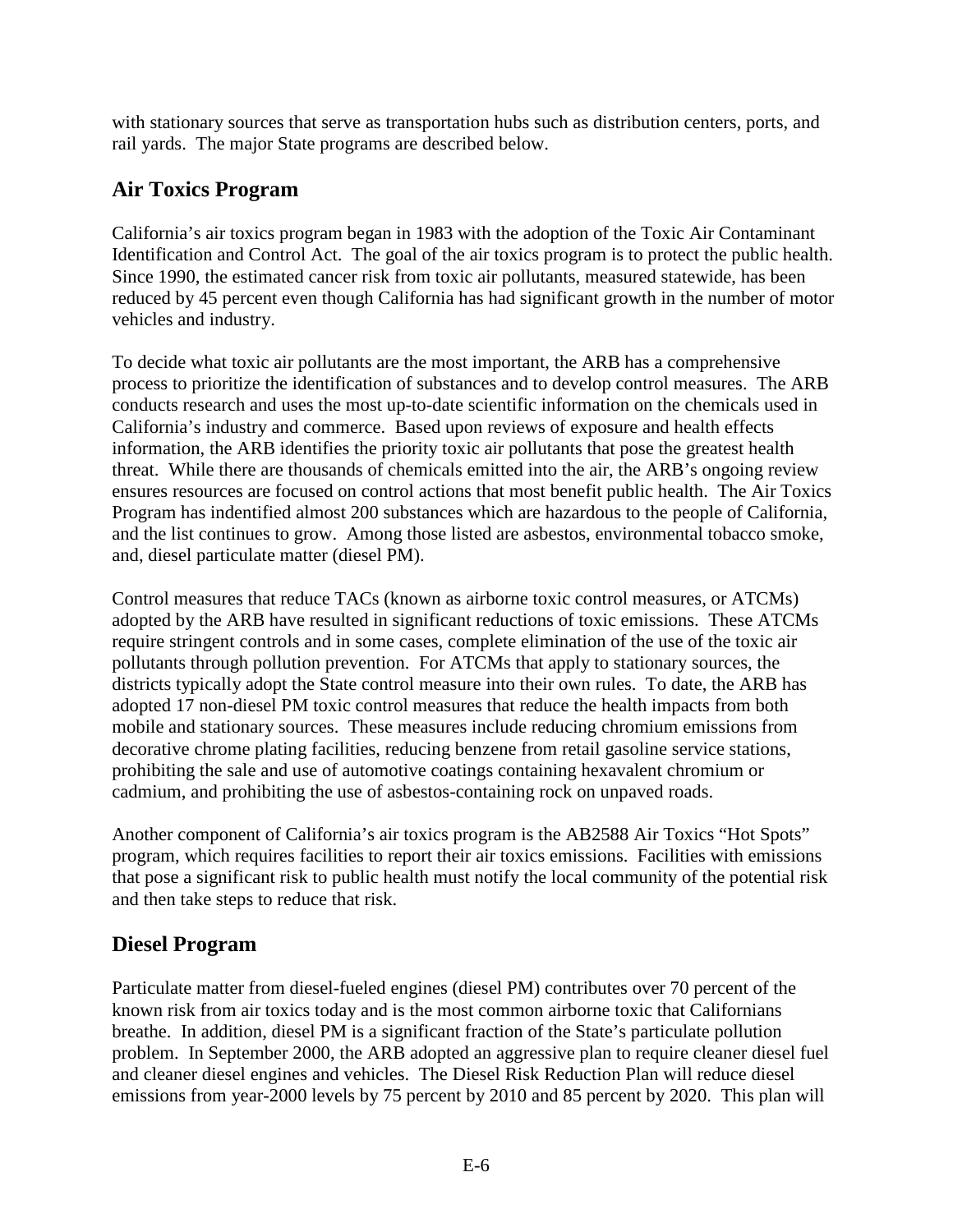retrofit new and existing engines with PM filters to reduce emissions. A major component of the plan calls for extensive use of low-sulfur diesel fuel. Traffic at industrial facilities, such as the trucks that deliver raw materials and remove products and waste, can be a large contributor to the impact of an industrial facility on a community. The Diesel Risk Reduction Plan is reducing emissions from diesel engines, thereby reducing the contribution from diesel trucks and engines. Since the adoption of the Diesel Risk Reduction Plan, some of the strategies in place today in reducing diesel PM include:

 **Cleaner diesel fuel**. California's diesel fuel is the least polluting in the nation. In 2003, the ARB adopted a new regulation lowering the sulfur content of diesel fuel to enable the use of advanced emission control technologies for diesel engines, such as diesel particulate filters. The sulfur level in diesel fuel was lowered to less than 15 parts per million in July 2006. California's fuel regulation applies to on-road, off-road, and stationary engines, while the federal low sulfur diesel rule applies only to on-road vehicles.

 **Cleaner new diesel engines**. In 2001, the ARB adopted new PM and NOx emission standards to clean up new on-road diesel engines that power big-rig trucks, trash trucks, delivery vans, and other large vehicles. The new PM standard is a 90-percent reduction from the existing PM standard. With respect to new off-road diesel engines, the ARB has worked closely with U.S. EPA on developing new PM and NOx standards for engines used in off-road equipment such as backhoes, graders, and farm equipment. The U.S. EPA has proposed new standards that would reduce the emissions from off-road engines to levels similar to the on-road engines by 2010 to 2012.

 **Cleaner in-use diesel engines**. The ARB has adopted regulations aimed at reducing PM and other pollutants from in-use diesel engines. The regulations generally rely on the following approaches to significantly reduce emissions from diesel engines: (1) replace the existing engine with a new diesel engine; (2) apply an ARB-verified diesel emission control system to the existing engine and fuel system (includes alternative fuels); (3) replace the vehicle with an alternative-fueled vehicle or a vehicle with a new, cleaner diesel engine; and (4) operational modification (includes reduced operating time, reduced idling, or use of electric power). Some of the specific regulations adopted by the ARB are listed below:

- Requirements for Stationary Diesel Agricultural Engines (2006)
- Ocean-going Ship Auxiliary Engines (2005)
- Public and Utility Diesel Truck Fleets (2005)
- Heavy-duty Diesel Truck Idling Technology (2005)
- Commercial Motor Vehicle Idling Restrictions (2004)
- Transport Refrigeration Units (2004)
- Portable Engines (2004)
- Stationary Engines (2004)
- Waste Collection Trucks (2003)
- School Bus Idling Restrictions (2002)

Goods Movement Program. Air pollution from international trade and all goods movement in California is a major public health concern at both regional and community levels. Goods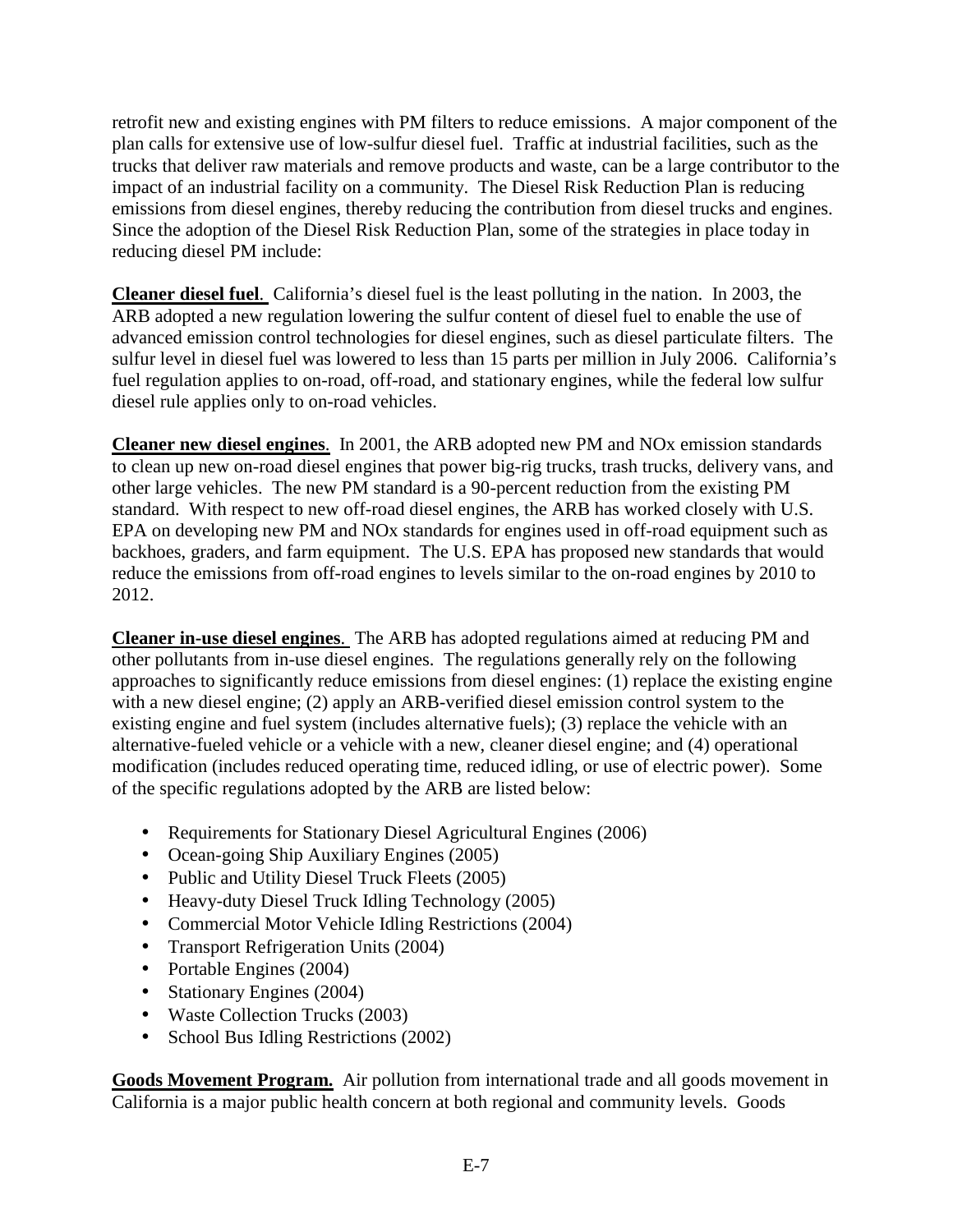movement is now the dominant contributor to transportation emissions in the State. In April 2006, the ARB approved the *Emission Reduction Plan for Ports and Goods Movement* in California to reduce the emissions and health risk in communities near ports, rail yards, and high-traffic corridors. The plan will reduce emissions of diesel PM, the NOx and sulfur oxides (SOx) that contribute to fine particles, and, to a lesser extent, the volatile organic compounds (VOCs) that mix with NOx in the atmosphere to form regional ozone. The plan envisions emission reductions at each step in the goods movement path—from ship to shore to truck or locomotive to the final destination. Plan strategies, as well as some near-term actions already taken at the State level, are described below:

 *Goal for Ships—Reduce today's emissions of diesel PM by half, NOx by one-third, and SOx by 80 percent by 2020*. The plan seeks to reduce emissions from all cargo and passenger vessels operating in California ports and up to 24 nautical miles from the California coast. Ship strategies include cleaner engines and fuels for main and auxiliary engines, expanded speed reduction near the coast, and shore-based electric power in port. In 2007, the ARB adopted a regulation estimated to reduce hotelling diesel PM and NOx emissions from container ships, passenger ships, and refrigerated cargo ships by nearly 50 percent in 2014 and 75 percent in 2020. The emission reductions will occur in areas at and near ports where community impacts are of most concern.

 *Goal for Trucks—Reduce today's emissions of diesel PM and SOx by 85 percent and NOx by two-thirds by 2020.* The plan focuses on the heaviest diesel trucks capable of hauling cargo containers or substantial bulk goods. Introduction of 2010+ trucks with advanced technology will continue the decline in emissions. Cleaning up the older truck fleets (including the short-haul trucks serving ports), reducing traffic congestion and idling, routing trucks away from neighborhoods, and providing the cleanest diesel fuel are components of the overall truck strategy. Recent ARB actions include anti-idling rules, controls for refrigeration units, more inspections in communities, low sulfur fuel, and software upgrades for 1993-1998 trucks. In 2007, the ARB adopted a regulation that establishes emission standards for in-use, heavy-duty diesel vehicles that transport cargo to and from California's ports and intermodal rail facilities.

 *Goal for Locomotives—Reduce today's emissions of diesel PM and NOx by over 80 percent, and SOx by 99 percent by 2020.* The plan seeks to reduce emissions from locomotives pulling cargo and passenger trains, both at rail yards and in long-haul service throughout California. Locomotives are subject to federal standards and two agreements negotiated with the ARB in 1998 and 2005 that include phase-out of non-essential idling, and preparation of new health risk assessments for 16 major rail yards and implementation of mitigation measures based on those results. Low sulfur fuels are being phased in, starting in 2007. Idling limits and inspection programs are already reducing diesel PM at rail yards by 20 percent. As the U.S. EPA has the sole authority to adopt and enforce locomotive emission standards, the ARB has been encouraging the U.S. EPA to expeditiously require the introduction of the next generation (Tier 3) of locomotive emission standards.